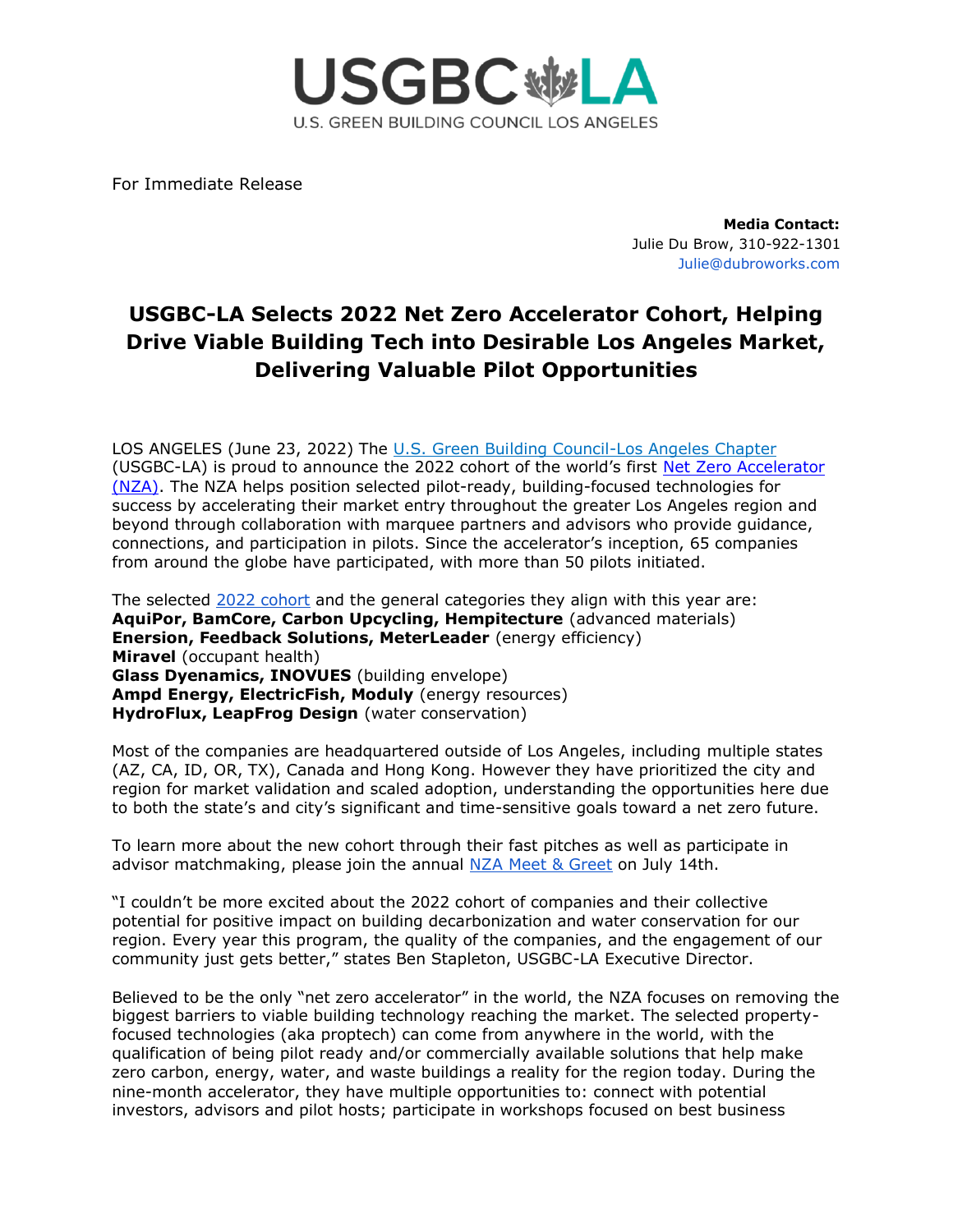

practices; and receive individualized guidance from USGBC-LA Executive Director Ben Stapleton and Accelerator Director Colin Mangham, who have guided the success of more than 150 startups generating \$300M+ in venture funding.

The one-on-one guidance, introductions, Meet & Greet, and Demo Day (which closes out the cohort) events have resulted in pilot project placements with key players in the Southern California region. **Three successful pilot implementations** with past cohort members include:

[ePAVE](https://www.epavellc.com/) with its patented, reflective pavement coating material specifically designed and engineered to preserve asphalt and concrete. ePAVE outsources the application of their product to concrete application firms, which they train to apply the product correctly to produce a strong bond, appropriately address cracks and other issues on the underlying surface, and ensure an aesthetically pleasing finish. In June 2021, the company applied ePAVE to two parking/loading docks for soundstages, totalling 1,800 SF, at Gower Studios, which is owned by pilot partner Hudson Pacific Properties.

The [ONYX](https://www.onyxpower.io/products) Rhino is a mobile clean power system designed to replace small gas and diesel generators that can emit NOx and unburned hydrocarbons, as well as particulate matter (PM) emissions. It can output 4,000 W at either 120V or 240V, can charge from the grid overnight in three to four hours or continually from solar during the day, and is ruggedized for indoor, outdoor, or on-vehicle use. Four Rhino units will now be used at California State University Northridge (CSUN) to power equipment for outdoor events per CSUN requirements, which include safe, clean energy with little to no noise..

[TBM Designs'](https://www.tbm-designs.com/) (TBM) InVert™ self-shading window system takes no energy to save energy, using biophilic thermo-bimetal pieces inside a standard double-paned sealed window cavity. These design features, which are both functional and aesthetic, reflect heat away from the building to reduce energy demand and associated costs by at least 25%. With partners at the LA Cleantech Incubator (LACI) and the artist Yaloo, TBM worked with the California State University Long Beach Carolyn Campagna Kleefeld Contemporary Art Museum to create a sm[ART]box showcasing TBM's InVert™ self-shading window system in an enclosed environment. The sm[ART]box system was housed in a repurposed shipping container configured with two identical internal spaces for comparative purposes. There was a reduction in energy use in excess of 30% as measured by an energy monitoring system, comparing one part of the sm[ART]box with ordinary low-e coatings to the side installed with TBM's InVert system.

"I've guided the success of hundreds of entrepreneurs, and I can say that the caliber and commitment of the people and companies this program engages is truly top shelf," states Colin Mangham, NZA Director. "Plus, the focus on real world pilots getting vital solutions right to market makes our work all the more fulfilling. I'm excited to guide and learn from this next group of green-minded change makers."

Current partners in the NZA include (alpha): Blue Bear Capital, BuroHappold Engineering, California State University at Dominguez Hills, CSUN, CIM Group, City of Los Angeles, Community Corporation of Santa Monica, Fifth Wall Ventures, Frederick Fisher and Partners, Gensler, HDR, Hudson Pacific Properties, Integral Group, IQHQ, Kilroy Realty Corporation, LivCor, Los Angeles Department of Water and Power, Los Angeles Economic Development